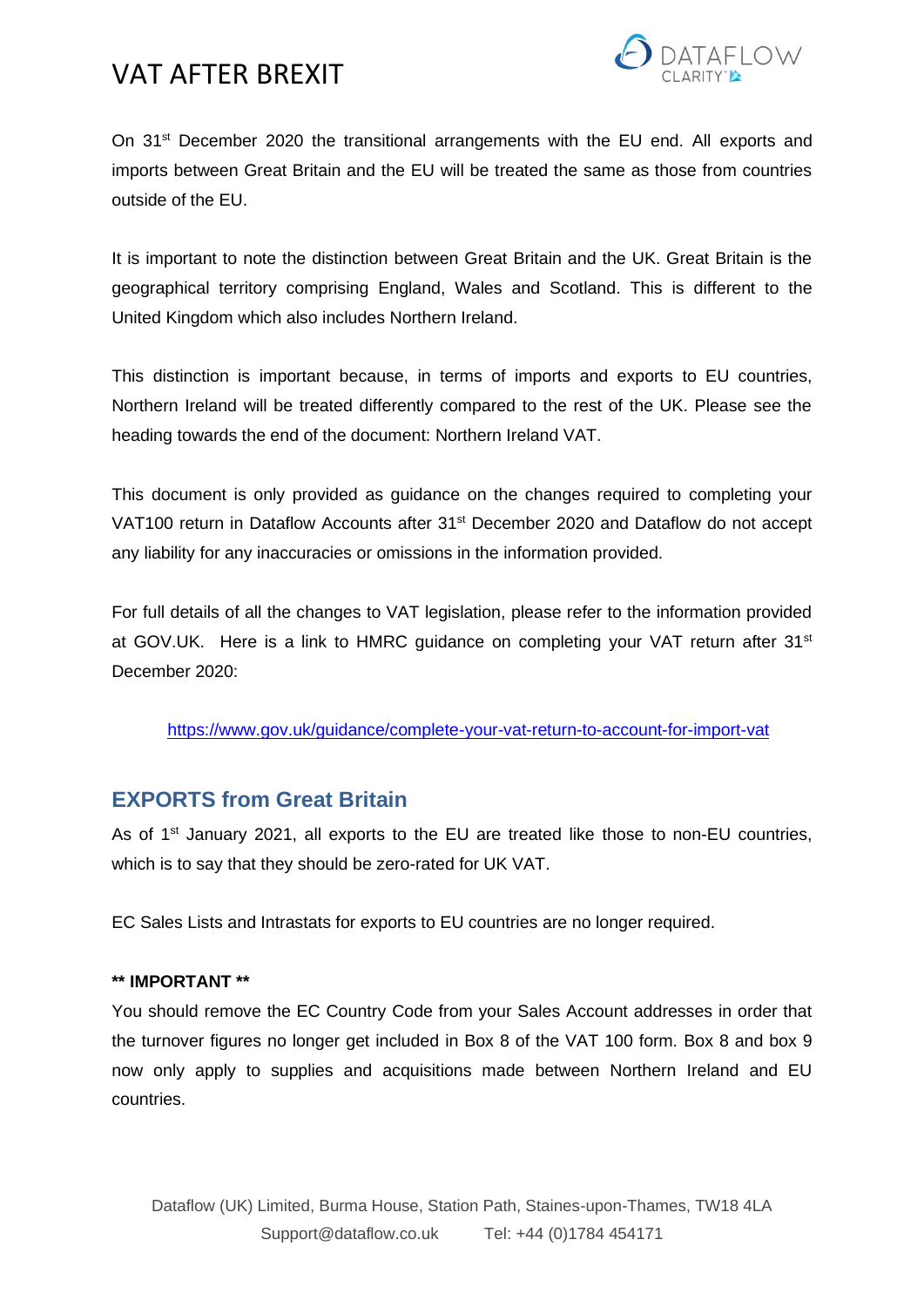

## **IMPORTS to Great Britain**

In the past, VAT on imports from outside the EU has normally been due for payment at the time the goods enter the UK. The VAT can then be reclaimed on the next VAT return, but this means that the importer has had to pay the VAT up-front and is therefore out of pocket for a period of time. From the  $1<sup>st</sup>$  January 2021 VAT on ALL imports – from inside or outside the EU – may be dealt with under new rules known as "Postponed VAT Accounting" (PVA) which aim to help companies importing goods from outside the UK with their cash flow.

Details of the VAT due on imports will be collected from Customs Declarations submitted for the imported goods. This VAT will be postponed for payment and should be included on the VAT return covering the following month.

An online monthly statement will be available in the HMRC Online VAT account showing the VAT postponed from the previous month and this should be used to enter the due amounts on the VAT return. The amounts and the boxes they should be included in on the VAT return are:

BOX 1: VAT due in this period on imports accounted for through PVA BOX 4: VAT reclaimed in this period on imports accounted for through PVA BOX 7: The net value of all imports of goods accounted for through PVA

Because the value of the goods (in other words the net value on the suppliers invoice) must be included in BOX 7, timing issues in recording costs will arise.

Example:

- Year-end:  $30<sup>th</sup>$  June
- VAT period end:  $30<sup>th</sup>$  June
- Goods imported on 1<sup>st</sup> June so VAT (due and reclaimed) AND the goods value will appear on July's PVA statement
- Supplier invoice dated 1<sup>st</sup> June, due for payment 15<sup>th</sup> June.

The problem here is that you would want to record the supplier invoice in the Purchase Ledger in June in order to get the supplier paid, however, this would put the goods value into BOX 7 (value of Purchases and other inputs) on the June VAT return. You are obliged to record the value of imports in June (from the PVA statement) on the next VAT return (September if you do quarterly VAT reporting), so this will double up.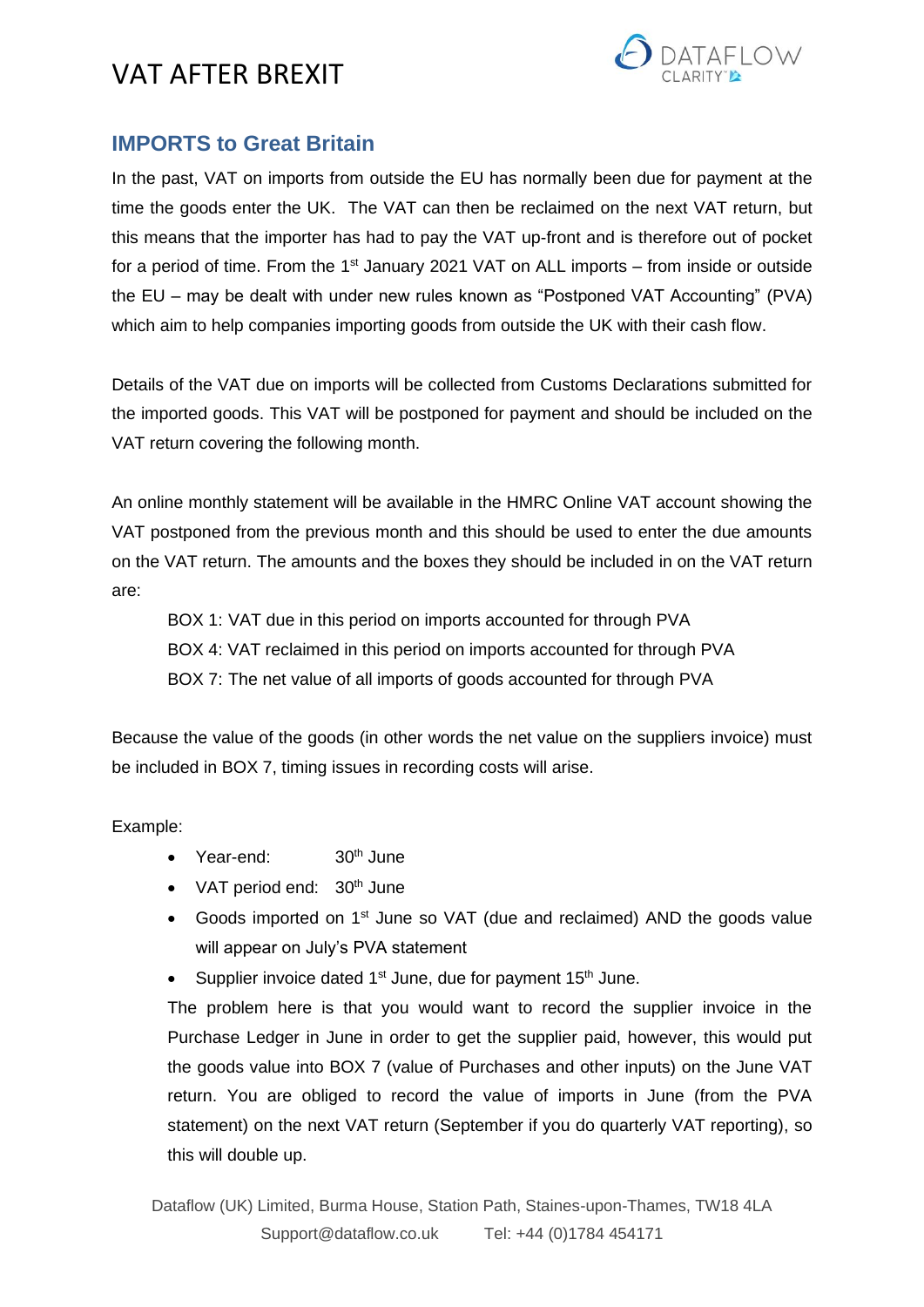

### **Solution:**

Create two new VAT codes:

| Code:                    | P0 (Pzero)        |
|--------------------------|-------------------|
| Description: PVA Imports |                   |
| Rate:                    | Zero              |
| Out of scope: Yes        |                   |
| Default:                 | Other             |
|                          |                   |
| Code:                    | P1                |
| Description:             | PVA VAT100 Inputs |
| Rate:                    | Standard          |
| Out of scope: No         |                   |

Default: Other

You will also need to assign default Nominal accounts to these VAT Codes in the Nominal Ledger Setup.

|                      | A VAT Nominal Codes       |                |                    |                          |  |                              |          |
|----------------------|---------------------------|----------------|--------------------|--------------------------|--|------------------------------|----------|
| Default VAT Nominals |                           |                |                    |                          |  |                              |          |
|                      | Description               |                | Code  Nominal Code | Nominal Description      |  | Rate   Out of Scope  Default |          |
|                      | Zero Rated                | 0              | <b>VATZERO</b>     | Zero rate VAT            |  | 0 No                         | Zero     |
|                      | l Standard Rated.         |                | VATSTAND           | Standard Rate VAT        |  | 20 No                        | Standard |
|                      | <b>PVA</b> Imports        | P <sub>0</sub> | <b>VATZERO</b>     | Zero rate VAT            |  | 0 Yes                        |          |
|                      | <b>PVA VAT 100 Inputs</b> | P1             | <b>VATSTAND</b>    | <b>Standard Rate VAT</b> |  | 20 No                        |          |

(NB. These are not the Nominal accounts described below.)

Create two new Nominal Accounts:

Code: PVA Control

Type: Balance Sheet

Cash account:Yes

Code: PVA Contra

Type: Balance Sheet

Cash account: No

Remember to assign them to the appropriate chart of accounts.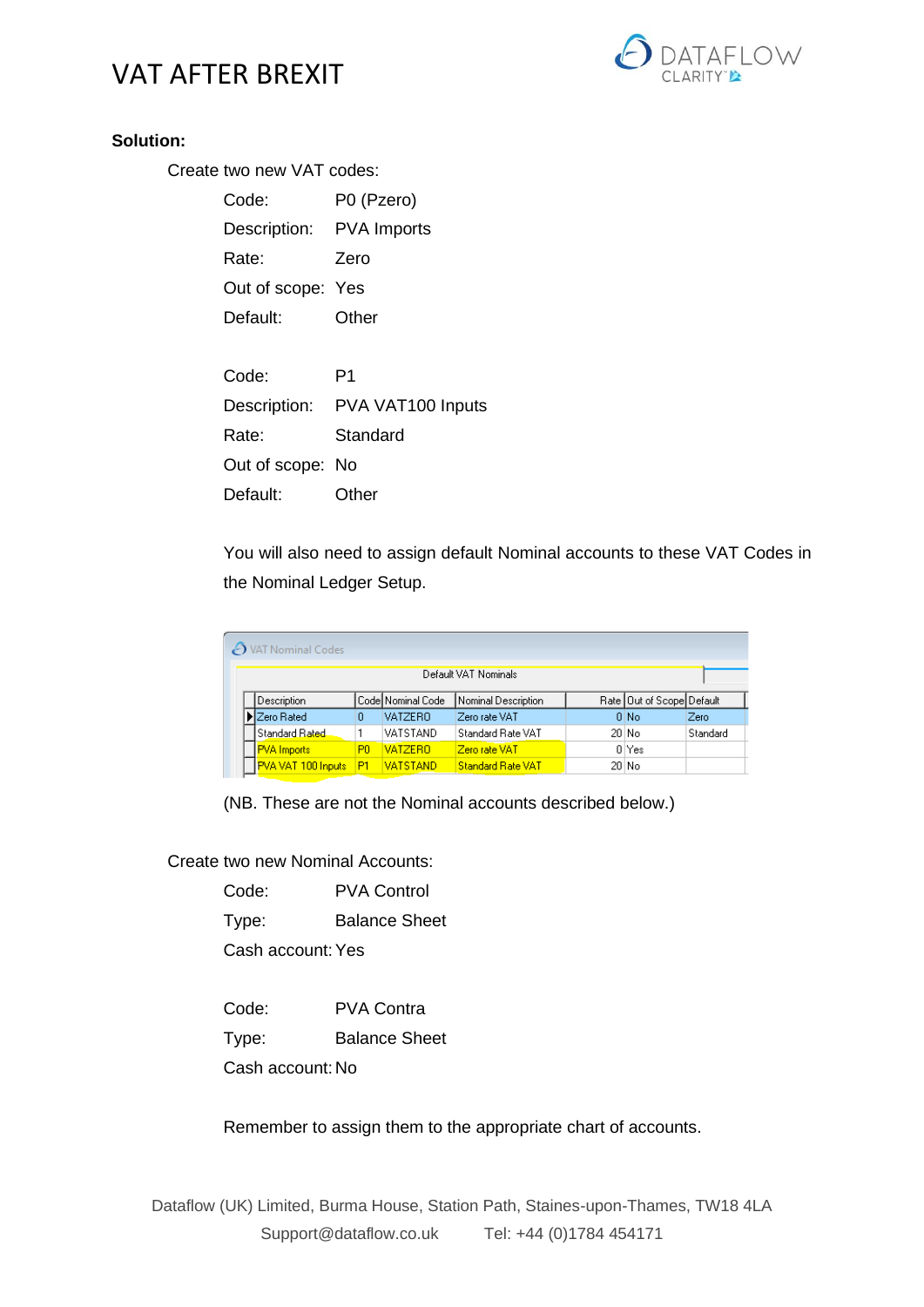

Record the supplier invoice (Eg., Goods: 100) in June against the new PVA Imports VAT code (P0). It will be zero rated, and importantly, ignored by the VAT 100 report because it is "Out of scope".

When the PVA monthly online statement is available, post the following Nominal Debit/Credit (NDC) in July:

| Nominal: |                         | <b>PVA Control</b>     |  |  |  |
|----------|-------------------------|------------------------|--|--|--|
| Contra:  |                         | <b>PVA Contra</b>      |  |  |  |
| #1       | DrCr Type:              | Credit                 |  |  |  |
|          | Vat Type:               | Purchase               |  |  |  |
|          | Amount:                 | 100                    |  |  |  |
|          | <b>VAT Calculation:</b> | <b>Net</b>             |  |  |  |
|          | VAT Code:               | PVA VAT100 Inputs (P1) |  |  |  |
|          | VAT:                    | 20                     |  |  |  |
|          |                         |                        |  |  |  |
| #2       | DrCr Type:              | <b>Debit</b>           |  |  |  |
|          | Vat Type:               | Sale                   |  |  |  |
|          | Amount:                 | $0$ (zero)             |  |  |  |
|          | <b>VAT Calculation:</b> | <b>Net</b>             |  |  |  |
|          | VAT Code:               | PVA VAT100 Inputs (P1) |  |  |  |
|          | VAT:                    | 20                     |  |  |  |
|          |                         |                        |  |  |  |
| #3       | DrCr Type:              | <b>Debit</b>           |  |  |  |
|          | Vat Type:               | Sale                   |  |  |  |
|          | Amount:                 | 100                    |  |  |  |
|          | <b>VAT Calculation:</b> | Inclusive              |  |  |  |
|          | VAT Code:               | n/a                    |  |  |  |
|          | VAT:                    | n/a                    |  |  |  |

| Nominal              | DrCr Type VAT Type | <b>Contra</b> | l Date | <b>I</b> Reference                                     | l Notes                                                                   |           | Amount VAT Code VAT Amount L |
|----------------------|--------------------|---------------|--------|--------------------------------------------------------|---------------------------------------------------------------------------|-----------|------------------------------|
| PVA CONTROL Credit   | <b>Purchase</b>    |               |        |                                                        | IPVA CONTRA 131/07/2021 PVA JULY 2021 VAT100 - Box 4 and Box 7            | 100.00 P1 | 20.00                        |
| IPVA CONTROL I Debit | Sales              |               |        | IPVA CONTRA 131/07/2021 IPVA JULY 2021 IVAT100 - Box 1 |                                                                           | $0.00$ P1 | 20.00                        |
| IPVA CONTROL IDebit  |                    |               |        |                                                        | PVA CONTRA   31/07/2021  PVA JULY 2021  Reverse goods ammount on entry #1 | 100.00    | 0.001                        |

The PVA statement can be posted as a three line batch as shown above; there is no need to post it on an invoice-by-invoice basis.

Dataflow (UK) Limited, Burma House, Station Path, Staines-upon-Thames, TW18 4LA Support@dataflow.co.uk Tel: +44 (0)1784 454171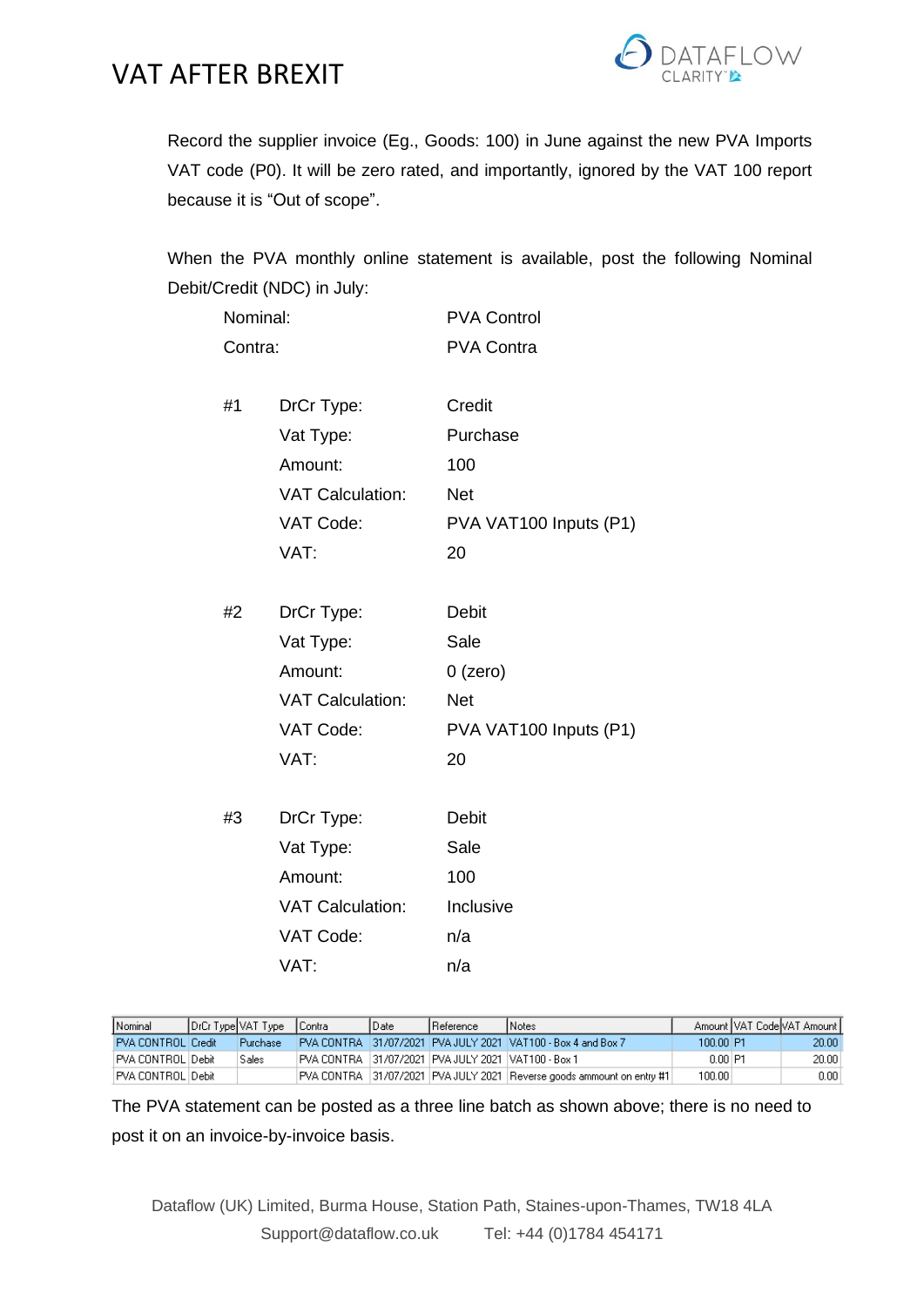

Although "Out of scope" items are not included in the VAT 100 calculation, all the details of these transactions can be seen in the supplementary tabs of the "Close VAT Period" windows, and in printed reports.

Not all imported goods can be accounted for using PVA. For more details, please refer to the information provided at GOV.UK

Intrastats are currently still required for goods imported to Great Britain until the end of 2021 so do NOT remove the EC Country Codes from your Supplier Account addresses. (Intrastats will be printed for "Out of scope" VAT codes).

## **NORTHERN IRELAND VAT**

The treatment of VAT on trade between Northern Ireland and Great Britain after 31<sup>st</sup> December 2020 will remain largely unchanged, however, there are some differences. Here is a link where you can find more information:

[https://www.gov.uk/government/publications/accounting-for-vat-on-goods-moving](https://www.gov.uk/government/publications/accounting-for-vat-on-goods-moving-between-great-britain-and-northern-ireland-from-1-january-2021/accounting-for-vat-on-goods-moving-between-great-britain-and-northern-ireland-from-1-january-2021)[between-great-britain-and-northern-ireland-from-1-january-2021/accounting-for-vat](https://www.gov.uk/government/publications/accounting-for-vat-on-goods-moving-between-great-britain-and-northern-ireland-from-1-january-2021/accounting-for-vat-on-goods-moving-between-great-britain-and-northern-ireland-from-1-january-2021)[on-goods-moving-between-great-britain-and-northern-ireland-from-1-january-2021](https://www.gov.uk/government/publications/accounting-for-vat-on-goods-moving-between-great-britain-and-northern-ireland-from-1-january-2021/accounting-for-vat-on-goods-moving-between-great-britain-and-northern-ireland-from-1-january-2021)

There are different rules for the supply of goods and services.

## **Goods**

Under the Northern Ireland Protocol, Northern Ireland will remain part of the EU customs and VAT regime when it comes to trade with the Republic of Ireland and the rest of the EU. Supplies and acquisitions of goods between EU countries and Northern Ireland will continue to be treated in the same way as before Brexit.

Continue to include the EC Country Code as an input on invoices to and from EU countries in order that VAT and turnover appear in the correct boxes on your VAT return. EC Sales Lists and Intrastats will continue to be required.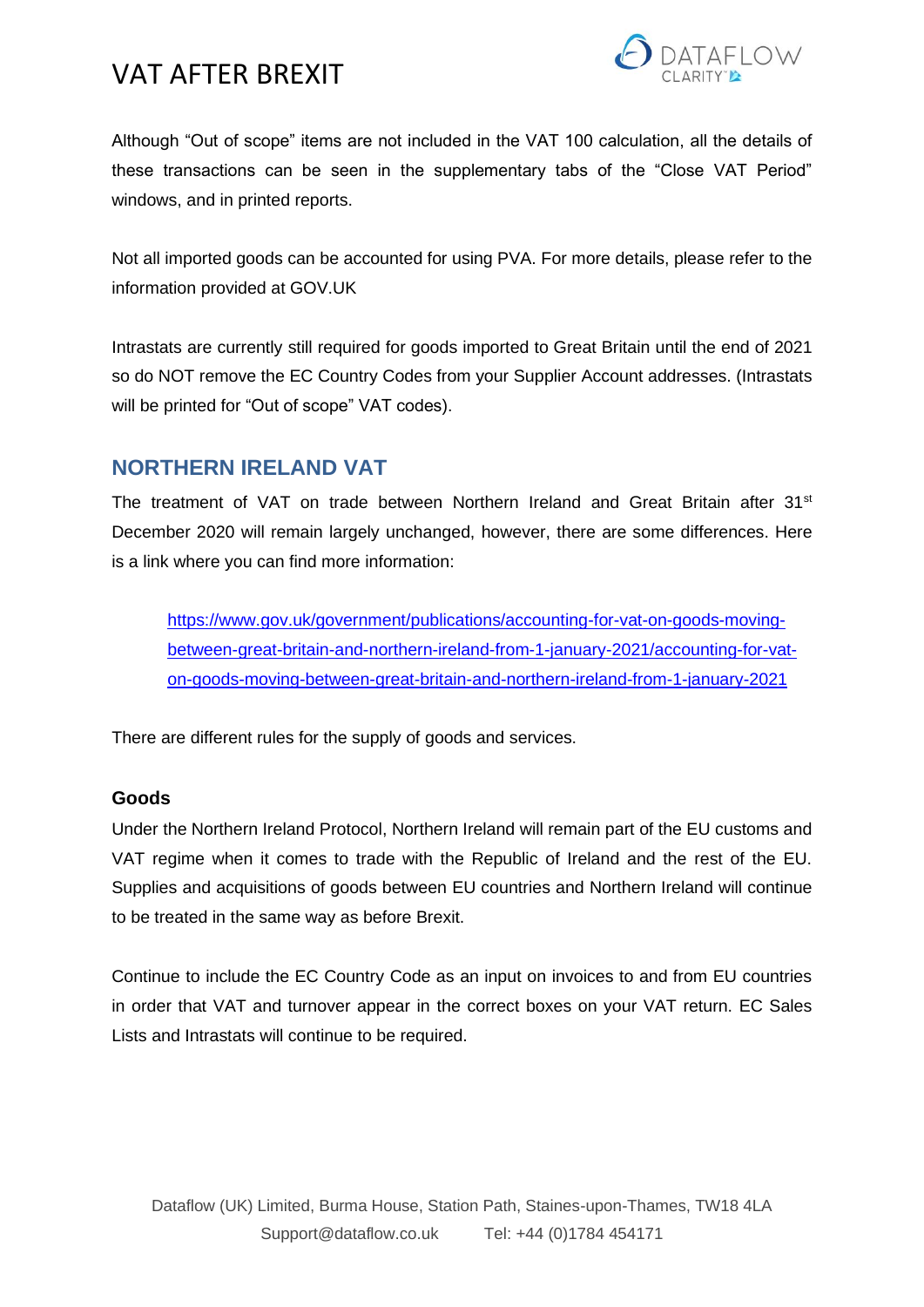

## **Services**

Services are excluded from the Northern Ireland Protocol so sales of services from Northern Ireland to EU countries (including the Republic of Ireland) with be treated like supplies to non-EC countries, therefore, the EC Country Code should NOT be input on these invoices. If the EC Country Code is input on service invoices then the value will be included in Box 8 of your VAT return which is wrong - it should only include your turnover of goods. This does mean that an invoice from Northern Ireland to EC countries cannot include both goods and services – two separate invoices will have to be raised.

## **CHANGES TO THE VAT RETURN**

The following pages detailing VAT return changes have been reproduced from information supplied directly to us by HMRC. They include changes to the wording on the VAT 100 form and changes to the notes on which values go in what box.

In a future release of Dataflow Accounts we will be changing the wording of our screens and reports, however, we will not be reflecting the exact wording shown below as these screens and printouts must continue to be relevant to VAT returns submitted prior to 1<sup>st</sup> January 2021.

MTD submissions are not affected by the changes to the wording shown below.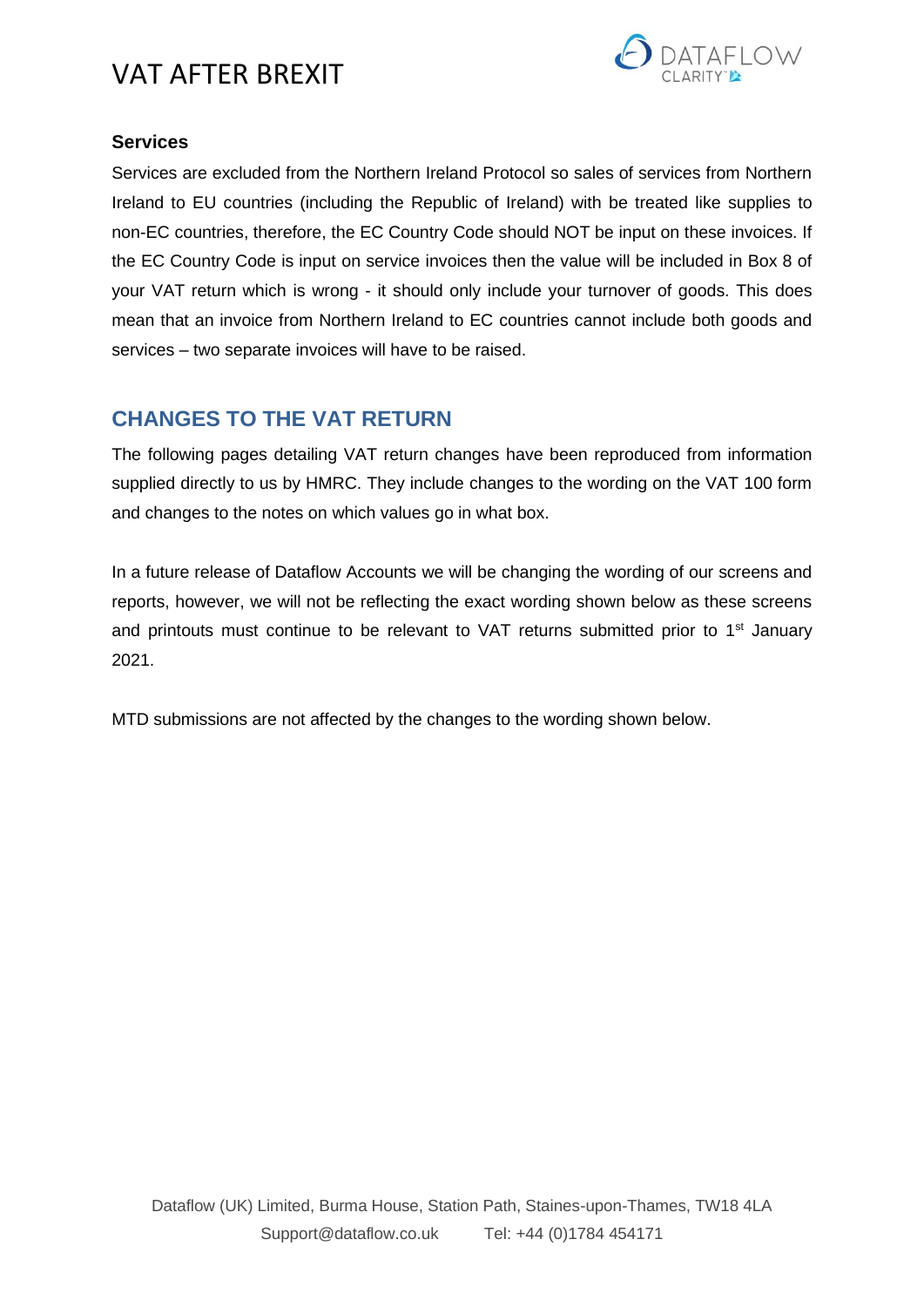

## **VAT Return Changes**

## **Current wording:**

Box 2: VAT due in this period on acquisitions from other EC Member States

Box 4: VAT reclaimed in the period on purchases and other inputs (including acquisitions from the EU)

Box 8: Total value of all supplies of goods and related costs, excluding any VAT, to other EC Member States

Box 9: Total value of all acquisitions of goods and related costs, excluding any VAT, from other EC Member States

### **New wording:**

Box 2: VAT due in the period on acquisitions of goods made in Northern Ireland from EU Member States

Box 4: VAT reclaimed in the period on purchases and other inputs (including acquisitions in Northern Ireland from EU member states)

Box 8: Total value of dispatches of goods and related costs (excluding VAT) from Northern Ireland to EU Member States

Box 9: Total value of acquisitions of goods and related costs (excluding VAT) made in Northern Ireland from EU Member States

There are no changes to boxes 1, 3, 5, 6 and 7.

## **VAT return notes:**

### **Box 1**

Include the VAT due on all goods and services you supplied in the period covered by the return. This does not include exports or dispatches as these are zero rated. Include the VAT due in this period on imports accounted for through postponed VAT accounting.

### **Box 2**

For goods moved under the Northern Ireland protocol only. Show the VAT due (but not paid) on all goods and related services you acquired in this period from EU Member States.

### **Box 3**

Show the total amount of the VAT due ie the sum of boxes 1 and 2. This is your total Output tax.